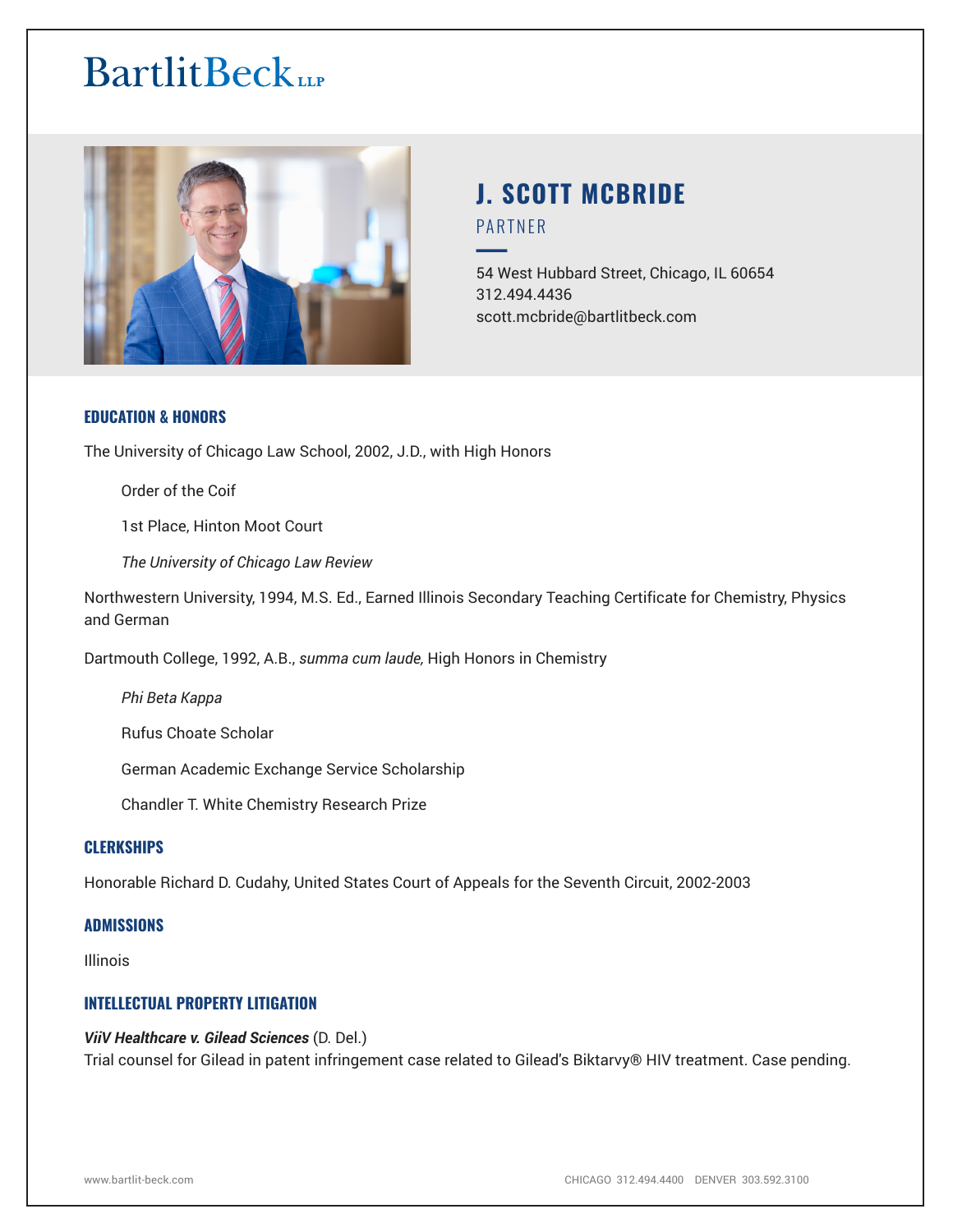J. SCOTT MCBRIDE

# *Adverio Pharma GmbH v. Alembic Pharmaceuticals, Ltd. et al.* (D. Del.)

Lead trial counsel for Adverio and Bayer in Hatch-Waxman litigation relating to Bayer's Adempas® (riociguat) treatment for chronic thromboembolic pulmonary hypertension and pulmonary arterial hypertension. Case settled favorably during trial

# *Regents of the Univ. of Minnesota v. Gilead Sciences* (N.D. Cal./ PTAB)

Lead trial counsel for Gilead in patent infringement action brought by the University relating to Gilead's sofosbuvir-containing Hepatitis-C treatments. IPR ruling invalidated all asserted claims; appeal pending.

# *UroPep v. Eli Lilly* (E.D. Tex.)

Lead trial counsel (with my partner John Hughes) for UroPep in patent infringement action related to Lilly's Cialis product. Trial verdict for UroPep with damages of \$20 million; affirmed on appeal.

# *Gilead Sciences v. Mylan Pharmaceuticals* (D. Del.)

Lead trial counsel for Gilead in Hatch-Waxman litigation relating to Gilead's Tybost® (cobicistat) product. Case settled favorably.

# *Bayer CropScience LP v. BASF SE* (E.D. Va.)

Lead trial counsel for Bayer in declaratory judgment action seeking declaration that BASF's patent relating to polymorphic forms of the compound tembotrione is invalid. Case settled favorably.

# *Bayer Pharma v. Watson Labs. & Lupin Ltd.* (D. Del.)

Lead trial counsel for Bayer in Hatch-Waxman litigation against challengers seeking to market a generic version of the oral contraceptive Natazia®. Complete trial victory for Bayer.

# *Endo Pharmaceutical Solutions Inc. v. Custopharm, Inc.* (D. Del.)

Lead trial counsel for plaintiffs in ANDA litigation relating to Endo's Aveed® testosterone undecanoate injection. Complete trial victory for Endo; affirmed on appeal.

# *Bayer HealthCare LLC v. Zoetis, Inc*. (formerly Pfizer, Inc.) (N.D. Ill.)

Trial counsel for Bayer in patent infringement action that Bayer brought for damages and injunctive relief in connection with Zoetis's antimicrobial medication, Advocin, used in the treatment of bovine respiratory disease. After defeating all Zoetis's motions for summary judgment and winning cross-motions for partial summary judgment of validity against Zoetis's defenses of anticipation, obviousness, and written description, case settled favorably for Bayer.

# *Stillman v. Novartis Consumer Health* (C.D. Cal.)

Represented Novartis in patent infringement action relating to soluble fiber products. Case settled favorably for Novartis.

# *Hill-RomService, Inc. v. Stryker Corporation* (S.D. Ind.)

Represented Stryker in patent infringement action relating to Stryker's hospital beds and stretchers. Hill-Rom asserted ten patents claiming that Stryker's Zoom® Drive System on four of its hospital beds/stretchers infringed. Case settled favorably for Stryker.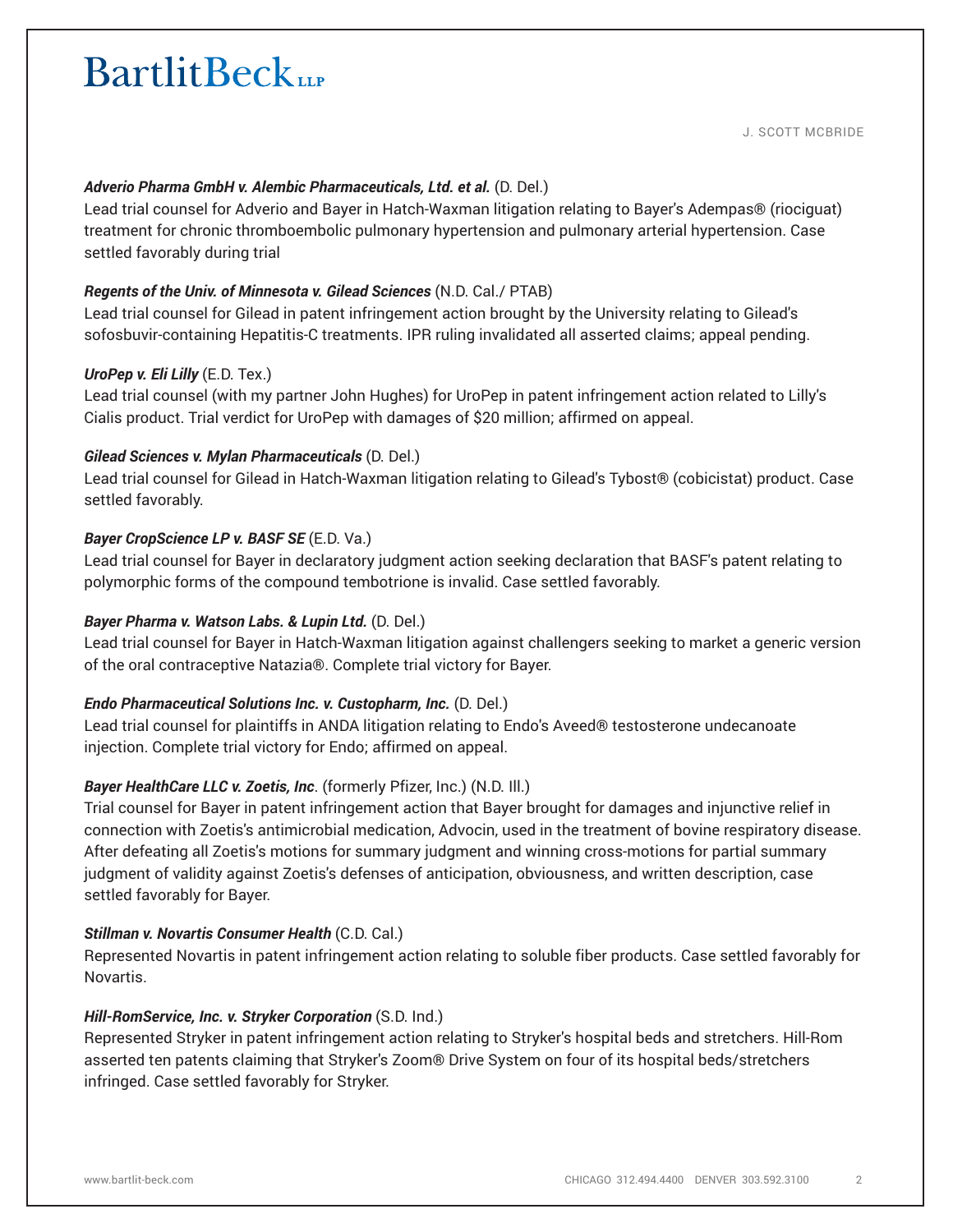#### *Guidant v. Boston Scientific*

Represented Guidant Corporation in patent infringement action relating to Guidant's coronary stent products. Case settled favorably for Guidant.

#### *Afton Chemical Corp. v. Lubrizol Corp.* (E.D. Va.)

Represented Lubrizol in patent infringement action. Afton claimed Lubrizol willfully infringed an Afton patent on automatic transmission fluid compositions. After conducting a non-binding arbitration in front of a neutral arbitrator, Afton settled the case.

#### *Novartis Vaccines and Diagnostics v. Bayer HealthCare LLC* (E.D. Tex.)

Represented Bayer in patent infringement action relating to Bayer's anti-hemophilia medication, Kogenate®FS. Plaintiffs claim that Bayer's Kogenate®FS product infringes a Novartis patent on the genetic materials used in the development of Kogenate®FS. Case settled favorably for Bayer.

#### **OTHER REPRESENTATIVE CASES**

#### *Metropolitan Mortgage & Securities Litigation* (E.D. Wash.)

Represented Ernst & Young in federal securities class action suit and related arbitrations surrounding the collapse and bankruptcy of Metropolitan Mortgage & Securities Co., a \$2 billion investment, real estate, and insurance conglomerate. Plaintiffs alleged accountants' negligence relating to audit work. Won back-to-back complete defense verdicts in separate trials involving claims brought by Metropolitan's insurance subsidiary and the bankrupt estate. Class action case settled favorably shortly before trial.

#### *Confidential AAA Arbitration*

Trial counsel for "Big Four" accounting firm in AAA arbitration against former executives of Fortune 100 company. Claimants allege that our client's tax shelter advice led to hundreds of millions of dollars in damages.

#### *Bayer PPA Litigation*

Represented Bayer in nationwide mass tort litigation involving cold medicines containing the decongestant phenylpropanolamine (PPA). Plaintiffs sued Bayer claiming its PPA-containing medications caused consumers to suffer strokes. In two Bartlit Beck jury trials, Bayer secured complete defense verdicts.

#### *Treasurer of the State of Connecticut v. Forstmann Little et al. (Conn. Super. Ct.)*

Represented Forstmann Little in a lawsuit brought by one of Forstmann Little's limited partners, the State of Connecticut pension funds. Connecticut claimed damages of over \$125 million for itself and over \$1 billion in derivative claims, alleging violations of the securities laws, breaches of contract, and breaches of fiduciary duties. The suit was the first ever filed by a limited partner against a major private equity firm, and it was closely followed by every major financial publication. After five-week jury trial, jury came back with verdict for Forstmann Little.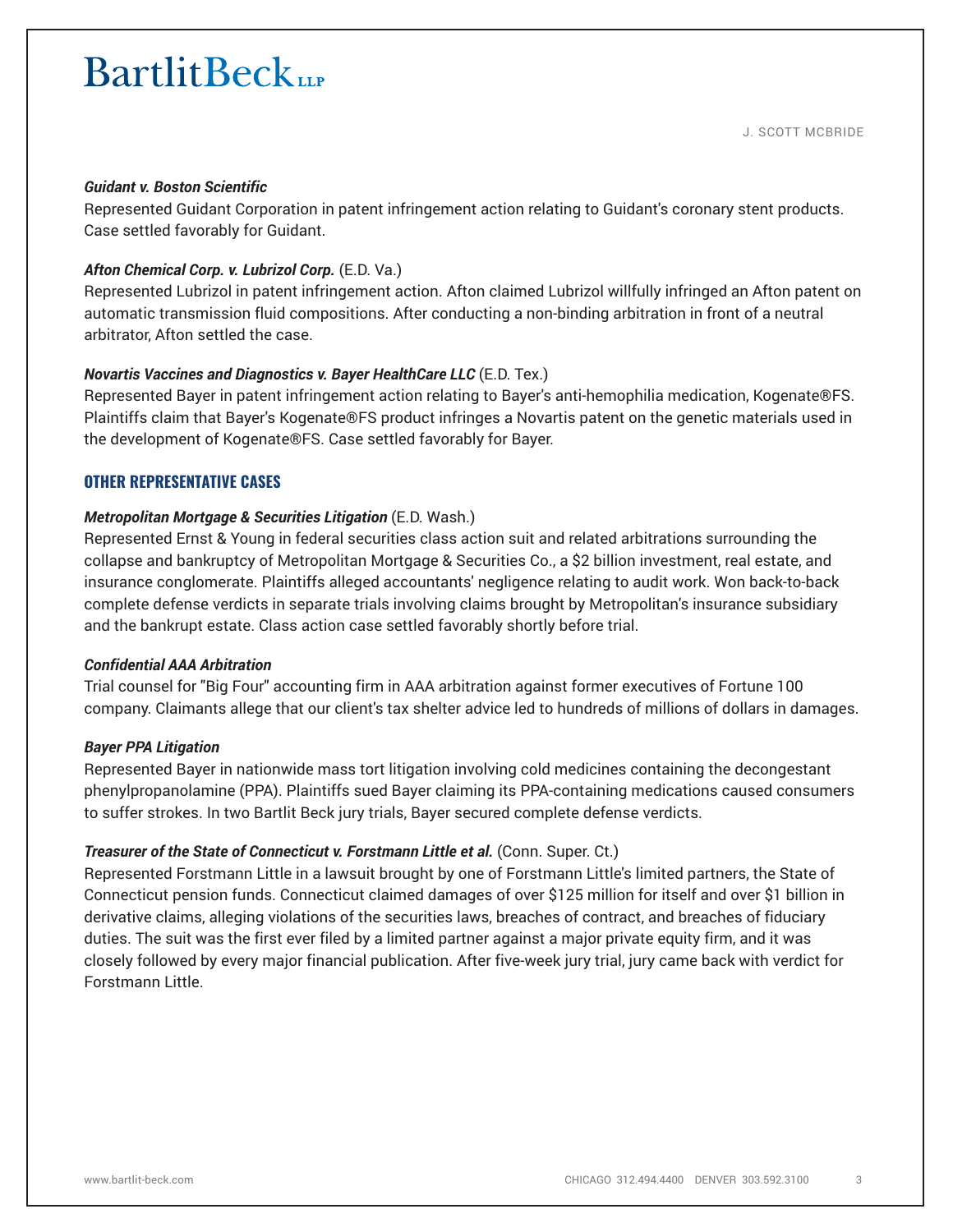J. SCOTT MCBRIDE

# **Crescent Resources Litigation Trust v. Duke Energy Corp. (W.D. Tex.)**

Trial counsel for Duke Energy in a \$1.2 billion fraudulent conveyance case brought against it by a litigation trust created out of the bankruptcy of Duke's former wholly-owned real estate development subsidiary, Crescent Resources. The case settled on favorable terms after co-counsel at Fulbright successfully obtained a partial summary judgment dismissing the majority of federal fraudulent conveyance claims.

# *Onyx Pharmaceuticals, Inc. v. Bayer Corporation* (N.D. Cal.)

Represented Bayer in breach of contract and breach of fiduciary duty action relating to Bayer's development of new anti-cancer treatments. Onyx alleged it had rights in Bayer's new regorafenib compound under development and that Bayer had improperly blocked and obstructed development of the existing anti-cancer treatment, Nexavar. Case settled favorably for Bayer during trial.

#### *DuPont v. Cardinal Health 200, Inc.* (Tenn. Circ. Ct.)

Represented DuPont in litigation against Cardinal in Davidson County, Tennessee. DuPont sued Cardinal for breaching a contract for the purchase of a next-generation nonwoven medical fabric that required DuPont build a new \$100 million factory. The case settled on the eve of trial on terms favorable for DuPont.

#### *QT, Inc v. Mayo Clinic* (N.D. Ill.)

Represented Mayo Clinic in product disparagement action brought in the Northern District of Illinois by seller of "Q-Ray Ionized Bracelet." QT claimed that Mayo's clinical study of the Q-Ray bracelet, which found the Q-Ray worked no better than a placebo at relieving a wearer's pain, negligently and intentionally disparaged QT's product. Case settled favorably for Mayo.

# **PROFESSIONAL ACTIVITIES AND COMMUNITY SERVICE**

United States Peace Corps Volunteer, Kenya, 1997-1999

Chemistry Teacher, New Trier High School, Winnetka, Illinois, 1994-1997

Researcher/Stipendiat, Institut für Makromolekulare Chemie at the Universität Hannover, Germany, 1992-1993

#### **BIG WINS**

Bartlit Beck Wins Important ANDA Trial For Bayer & Merck KGaA

Bartlit Beck Wins Second of Back-To-Back Complete Defense Victories for Ernst & Young

#### **NEWS**

Bartlit Beck Earns Top Rankings by Benchmark Litigation 10.01.2021

Bartlit Beck Wins Inter Partes Review (IPR) Trial for Gilead Sciences, Inc. 05.21.2021